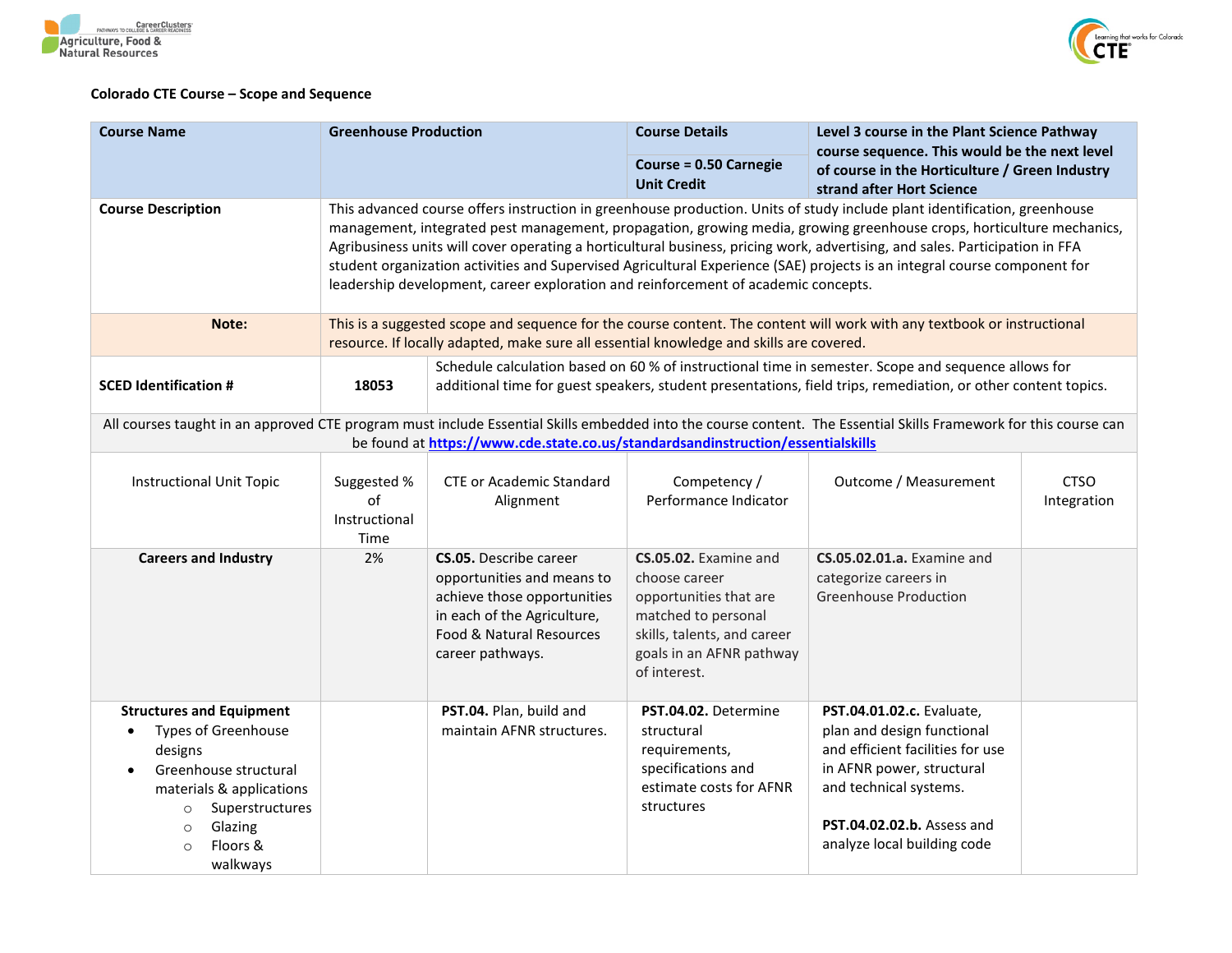



| <b>Benches</b><br>$\circ$<br>Environmental control<br>Heating,<br>$\circ$<br>cooling,<br>ventilation<br>Water systems<br>Hose, drip,<br>$\circ$<br>spray/mist |    |                                                                                                                                 | <b>PST.04.03. Follow</b><br>architectural and<br>mechanical plans to<br>construct, maintain<br>and/or repair AFNR<br>structures (e.g., material<br>selection, site<br>preparation and/or<br>layout, plumbing,<br>concrete/ masonry, etc.).                                                                                                                                                                                                                                        | requirements for agriculture<br>structures.<br>PST.04.03.07.a. Differentiate<br>between types of insulation<br>materials used in AFNR<br>structures.                                                                                                                                                                                                                                                                                                                                                                                                                            |  |
|---------------------------------------------------------------------------------------------------------------------------------------------------------------|----|---------------------------------------------------------------------------------------------------------------------------------|-----------------------------------------------------------------------------------------------------------------------------------------------------------------------------------------------------------------------------------------------------------------------------------------------------------------------------------------------------------------------------------------------------------------------------------------------------------------------------------|---------------------------------------------------------------------------------------------------------------------------------------------------------------------------------------------------------------------------------------------------------------------------------------------------------------------------------------------------------------------------------------------------------------------------------------------------------------------------------------------------------------------------------------------------------------------------------|--|
|                                                                                                                                                               |    | PST.05. Use control,<br>monitoring, geospatial and<br>other technologies in<br>AFNR power, structural<br>and technical systems. | PST.05.01. Apply<br>computer and other<br>technologies (e.g.,<br>robotics, CNC, UAS,<br>etc.) to solve problems<br>and increase the<br>efficiency of AFNR<br>systems.<br>PST.05.02. Prepare<br>and/or use electrical<br>drawings to design,<br>install and troubleshoot<br>electronic control<br>systems in AFNR<br>settings.<br>PST.05.03.<br>Performance Indicator:<br>Apply geospatial<br>technologies to solve<br>problems and increase<br>the efficiency of AFNR<br>systems. | PST.05.01.02.a. Examine and<br>summarize the specific<br>intent of technologies used<br>to solve problems and<br>increase the efficiency of<br>AFNR systems (e.g., robotics,<br>UAS, CNC, etc.).<br>PST.05.02.03.a. Research and<br>summarize the importance of<br>AFNR power, structural and<br>technical control systems<br>using programmable logic<br>controllers (PLC) and/or other<br>computer-based systems.<br>PST.05.03.02.c. Solve<br>problems and evaluate<br>changes in efficiency and<br>create recommendations for<br>the use of technologies in<br>AFNR systems. |  |
| <b>Containers, Media, Greenhouse</b>                                                                                                                          | 6% | PS.01. Develop and                                                                                                              | PS.01.02. Prepare and                                                                                                                                                                                                                                                                                                                                                                                                                                                             | PS.01.02.01.b. Describe the                                                                                                                                                                                                                                                                                                                                                                                                                                                                                                                                                     |  |
| <b>Crops</b>                                                                                                                                                  |    | implement a crop                                                                                                                | manage growing media                                                                                                                                                                                                                                                                                                                                                                                                                                                              | physical and chemical                                                                                                                                                                                                                                                                                                                                                                                                                                                                                                                                                           |  |
| <b>Types of Greenhouse</b>                                                                                                                                    |    | management plan for a                                                                                                           | for use in plant systems.                                                                                                                                                                                                                                                                                                                                                                                                                                                         | characteristics of growing                                                                                                                                                                                                                                                                                                                                                                                                                                                                                                                                                      |  |
|                                                                                                                                                               |    | given production goal that                                                                                                      |                                                                                                                                                                                                                                                                                                                                                                                                                                                                                   | media and explain the                                                                                                                                                                                                                                                                                                                                                                                                                                                                                                                                                           |  |
| crops                                                                                                                                                         |    |                                                                                                                                 |                                                                                                                                                                                                                                                                                                                                                                                                                                                                                   |                                                                                                                                                                                                                                                                                                                                                                                                                                                                                                                                                                                 |  |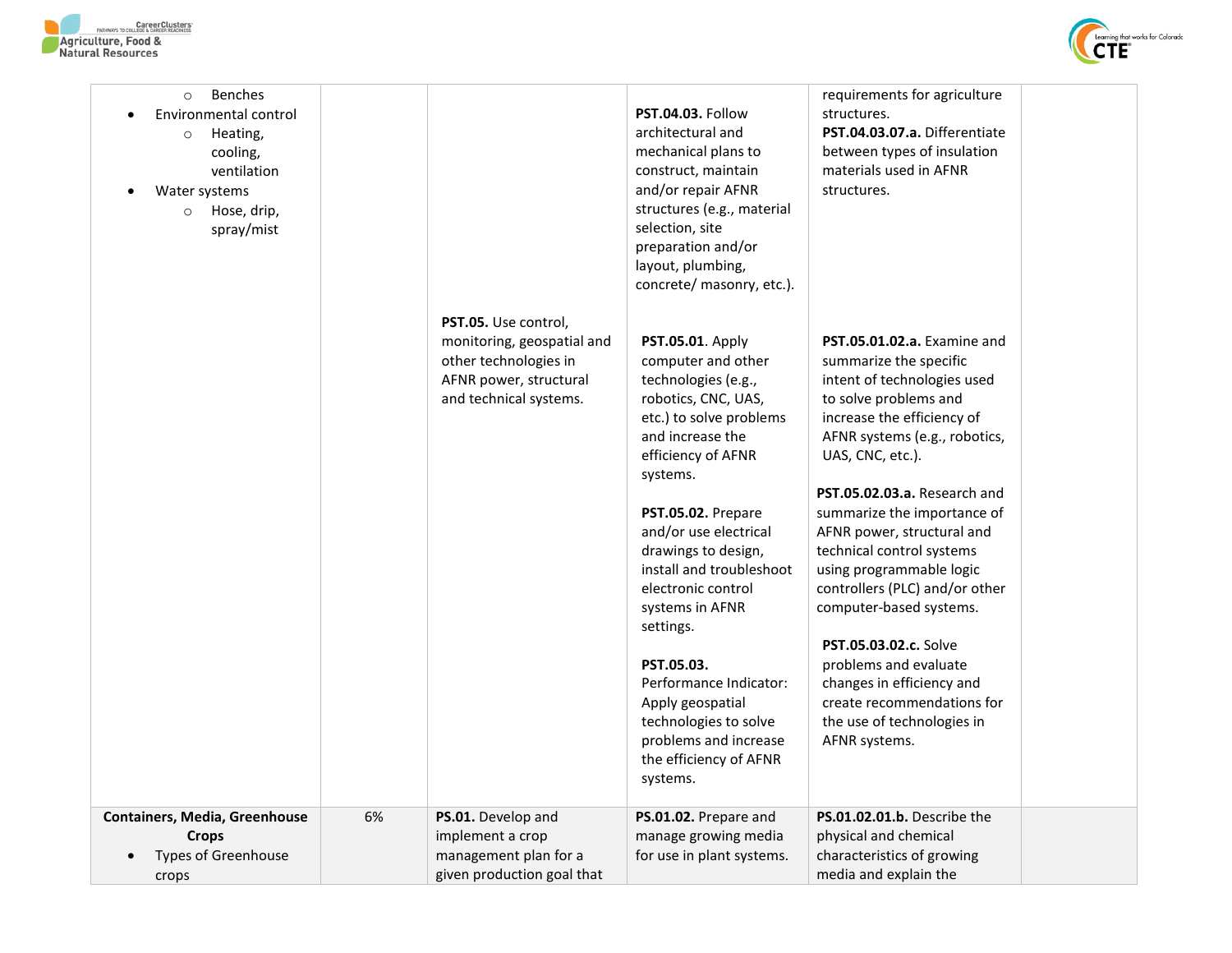



| Growing containers<br>$\bullet$<br>Ground beds<br>$\circ$<br>Bench beds<br>$\circ$<br>Containers<br>$\circ$<br>Growing media<br>Components<br>$\circ$<br>Applications<br>$\circ$<br>Adv / dis adv<br>$\circ$                                                                                                  |    | accounts for environmental<br>factors.<br>PS.03. Propagate, culture<br>and harvest plants and plant<br>products based on current<br>industry standards. | PS.03.02. Develop and<br>implement a<br>management plan for<br>plant production.<br>PS.03.04. Apply principles<br>and practices of<br>sustainable agriculture to<br>plant production. | influence they have on plant<br>growth.<br>PS.01.02.01.c. Formulate and<br>prepare growing media for<br>specific plants or crops.<br>PS.03.02.02.a. List and<br>summarize the reasons for<br>preparing growing media<br>before planting.<br>PS.03.04.01.c. Research,<br>prepare and defend plans for a<br>plant systems enterprise that<br>aligns with USDA sustainable<br>practices criteria.                                                                                                                                                      |  |
|---------------------------------------------------------------------------------------------------------------------------------------------------------------------------------------------------------------------------------------------------------------------------------------------------------------|----|---------------------------------------------------------------------------------------------------------------------------------------------------------|---------------------------------------------------------------------------------------------------------------------------------------------------------------------------------------|-----------------------------------------------------------------------------------------------------------------------------------------------------------------------------------------------------------------------------------------------------------------------------------------------------------------------------------------------------------------------------------------------------------------------------------------------------------------------------------------------------------------------------------------------------|--|
| <b>Nutrients</b><br>Nutritional<br>requirements<br>Growing stage of<br>$\circ$<br>crop<br>Feeding programs<br>$\bullet$<br>Continuous vs<br>intermittent<br>Fertilizers, forms &<br>$\bullet$<br>types<br>Application methods<br>Slow release<br>$\circ$<br>Fertigation<br>$\circ$<br>Foliar spray<br>$\circ$ | 4% | PS.01. Develop and<br>implement a crop<br>management plan for a<br>given production goal that<br>accounts for environmental<br>factors.                 | PS.01.03. Develop and<br>implement a fertilization<br>plan for specific plants or<br>crops.                                                                                           | PS.01.03.01.c. Monitor plants<br>for signs of nutrient<br>deficiencies and prepare a<br>scouting report to correct<br>elements negatively affecting<br>plant growth in a field or<br>greenhouse.<br>PS.01.03.02.a. Discuss the<br>influence of pH and cation<br>exchange capacity on the<br>availability of nutrients.<br>PS.01.03.04.a. Identify<br>fertilizer sources of essential<br>plant nutrients; explain<br>fertilizer formulations,<br>including organic and<br>inorganic; and describe<br>different methods of fertilizer<br>application. |  |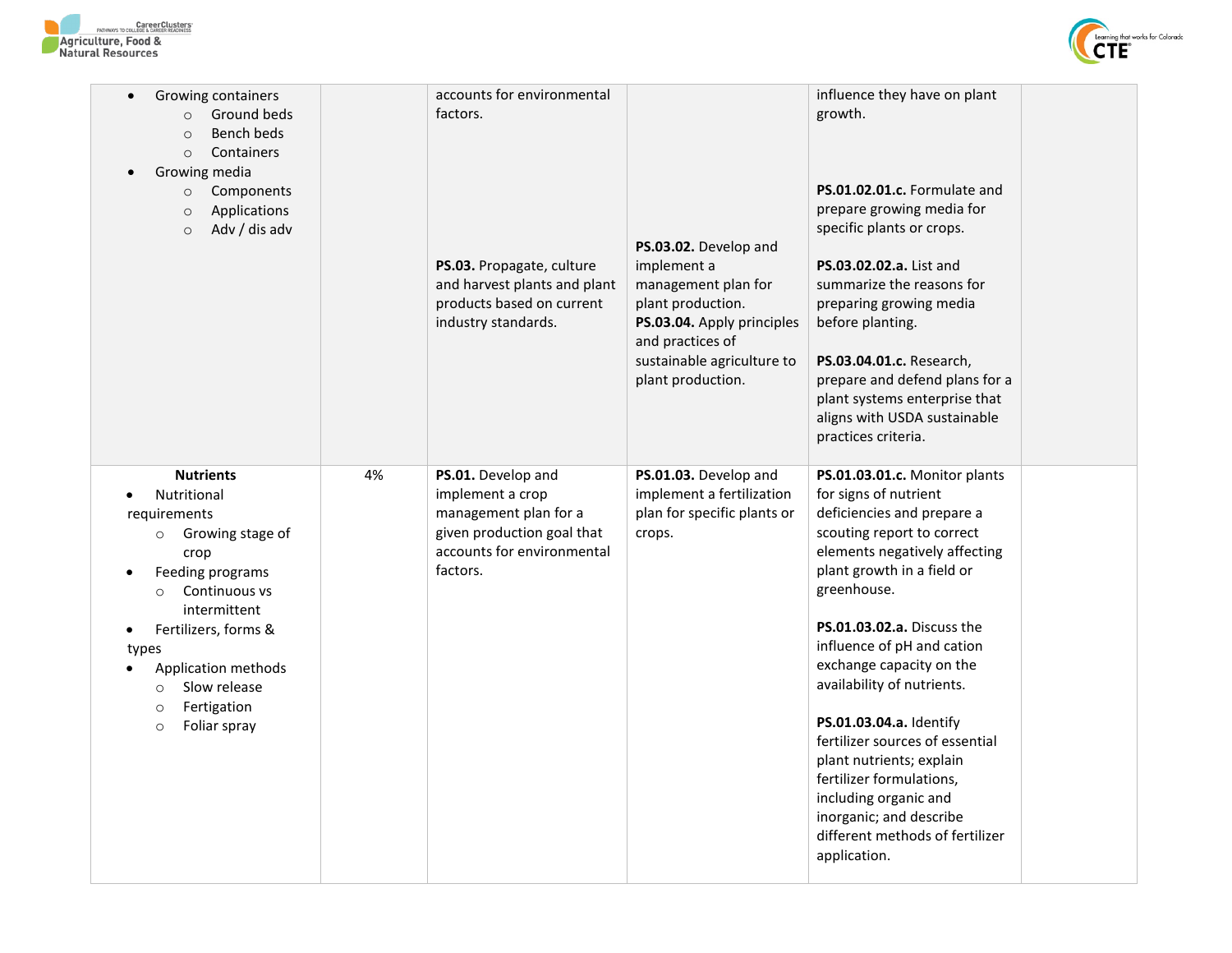



| Propagation<br>Propagation methods<br>Propagation production<br>processes<br>Equipment<br>$\circ$<br>Growing<br>$\circ$<br>management<br>$\circ$                                                                                     | 12% | <b>PS.03. CCTC Standard:</b><br>Propagate, culture and<br>harvest plants and plant<br>products based on current<br>industry standards.  | PS.03.02. Performance<br><b>Indicator:</b> Develop and<br>implement a<br>management plan for<br>plant production. | PS.03.02.04.c. Prepare and<br>implement a plant production<br>schedule based on predicted<br>environmental conditions and<br>desired market target (e.g.,<br>having plants ready to market<br>on a specific day such as<br>Mother's Day, organic<br>production, low maintenance<br>landscape plants, etc.).<br>PS.03.02.05.c. Prepare plant<br>production schedules utilizing<br>plant growth knowledge to get<br>plants to their optimal growth<br>stage at a given time.<br>PS.03.02.06.c. Research, select<br>and defend technology for use<br>in controlled atmosphere<br>production. |
|--------------------------------------------------------------------------------------------------------------------------------------------------------------------------------------------------------------------------------------|-----|-----------------------------------------------------------------------------------------------------------------------------------------|-------------------------------------------------------------------------------------------------------------------|-------------------------------------------------------------------------------------------------------------------------------------------------------------------------------------------------------------------------------------------------------------------------------------------------------------------------------------------------------------------------------------------------------------------------------------------------------------------------------------------------------------------------------------------------------------------------------------------|
| <b>Growth Factors</b><br>Control of growth<br>factors to manage crop<br>timing<br>Temperature<br>$\circ$<br>CO <sub>2</sub><br>$\circ$<br>enrichment<br>Hardening<br>$\circ$<br>Photoperiod<br>$\circ$<br>control<br>PGRs<br>$\circ$ | 15% | PS.01. Develop and<br>implement a crop<br>management plan for a<br>given production goal that<br>accounts for environmental<br>factors. | PS.01.01. Determine the<br>influence of<br>environmental factors on<br>plant growth.                              | PS.01.01.01.c. Analyze plant<br>responses to varied light color,<br>intensity and duration and<br>recommend modifications to<br>light for desired plant growth.<br>PS.01.01.02.c. Design,<br>implement and evaluate a plan<br>to maintain optimal air and<br>temperature conditions for<br>plant growth.<br>PS.01.01.03.c. Analyze plant<br>responses to water conditions<br>and recommend modifications<br>to water for desired plant<br>growth.                                                                                                                                         |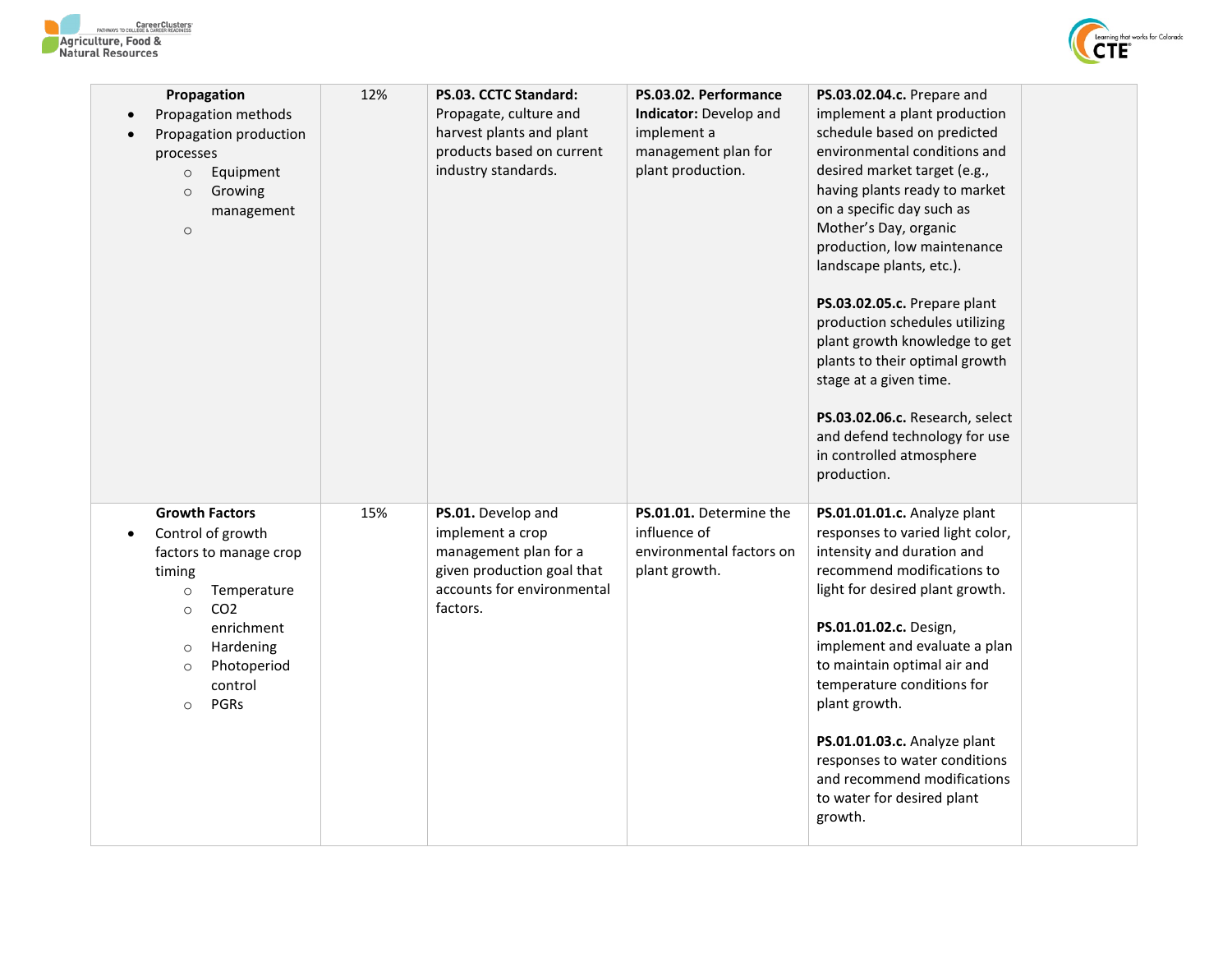



| <b>Integrated Pest Management</b><br>Common pest<br>$\bullet$<br>identification<br>Pest scouting<br>$\bullet$<br>Pest control techniques<br>$\bullet$ | 5% | PS.03. Propagate, culture<br>and harvest plants and plant<br>products based on current<br>industry standards.                          | PS.03.02. Develop and<br>implement a<br>management plan for<br>plant production.<br>PS.03.03.<br>Develop and implement a<br>plan for integrated pest<br>management for plant<br>production. | PS.03.02.01.c. Produce pest-<br>and disease-free propagation<br>material.<br>PS.03.03.01.c. Devise solutions<br>for plant pests, diseases and<br>disorders.<br>PS.03.03.02.c. Design and<br>implement a crop scouting<br>program.<br>PS.03.03.03.c. Employ pest<br>management strategies to<br>manage pest populations,<br>assess the effectiveness of the<br>plan and adjust the plan as<br>needed.<br><b>PS.03.03.04.b.</b> Examine and<br>apply procedures for the safe<br>handling, use and storage of<br>pesticides including personal<br>protective equipment and<br>reentry interval. |
|-------------------------------------------------------------------------------------------------------------------------------------------------------|----|----------------------------------------------------------------------------------------------------------------------------------------|---------------------------------------------------------------------------------------------------------------------------------------------------------------------------------------------|----------------------------------------------------------------------------------------------------------------------------------------------------------------------------------------------------------------------------------------------------------------------------------------------------------------------------------------------------------------------------------------------------------------------------------------------------------------------------------------------------------------------------------------------------------------------------------------------|
| <b>Aquaponics/Hydroponics</b><br>System requirements<br>System designs<br>NFT, aero,<br>$\circ$<br>water bed, ebb<br>& flow                           | 2% | PS.03. Propagate, culture<br>and harvest plants and plant<br>products based on current<br>industry standards.                          | PS.03.02.<br>Develop and implement a<br>management plan for<br>plant production.                                                                                                            | PS.03.02.06.c. Research, select<br>and defend technology for use<br>in controlled atmosphere<br>production.<br>PS.03.02.07.c. Research, select<br>and defend the use of a<br>hydroponic or aquaponic plant<br>system.                                                                                                                                                                                                                                                                                                                                                                        |
| <b>Marketing and Business</b>                                                                                                                         | 2% | ABS.03. Manage cash<br>budgets, credit budgets and<br>credit for an AFNR business<br>using generally accepted<br>accounting principles | ABS.03.01. Performance<br>Indicator: Develop, assess<br>and manage cash budgets<br>to achieve AFNR business<br>goals.                                                                       | ABS.03.01.01.a. Compare and<br>contrast components of cash<br>budgets (e.g., anticipated<br>revenue, production costs,<br>overhead costs, profit, etc.)<br>and identify the appropriate<br>components to include in a                                                                                                                                                                                                                                                                                                                                                                        |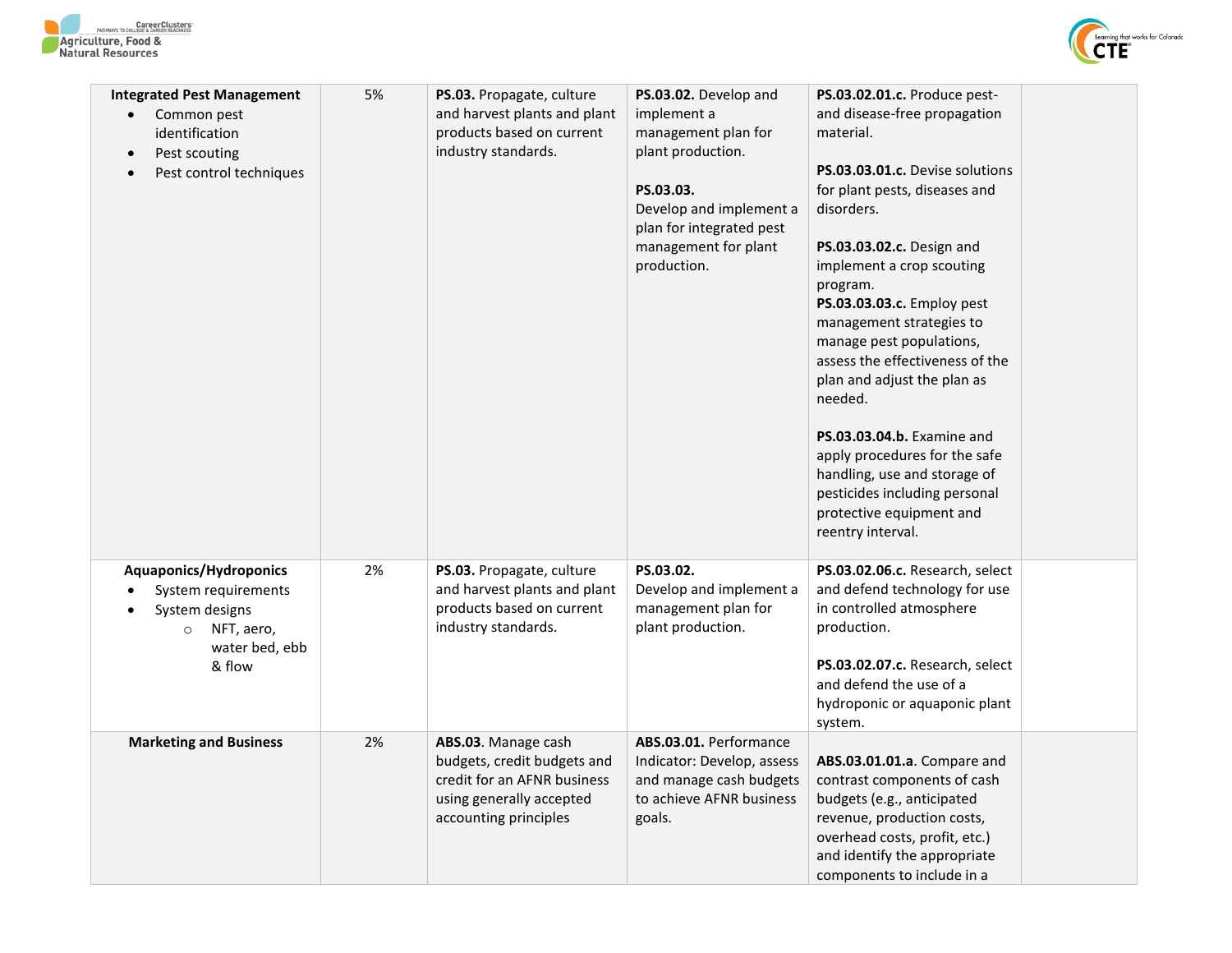



|  | ABS.05. Use sales and<br>marketing principles to<br>accomplish AFNR business<br>objectives.<br>$\blacksquare$ | ABS.05.01. Analyze the<br>role of markets, trade,<br>competition and price in<br>relation to an AFNR<br>business sales and<br>marketing plans.<br><b>ABS.05.03. Assess</b><br>marketing principles and<br>develop marketing plans<br>to accomplish AFNR<br>business objectives. | budget given the nature of the<br>AFNR enterprise.<br>ABS.03.01.02.a. Research and<br>summarize factors that impact<br>management of cash budgets<br>in AFNR businesses (e.g.,<br>changes in price of<br>inputs/outputs, financial<br>investment performance,<br>capital purchases, human<br>resources, etc.).<br>ABS. 05.01.02.a. Research and<br>summarize different forms of<br>market competition found in<br>AFNR businesses (e.g., direct<br>competitors, indirect<br>competitors, replacement<br>competitors, etc).<br>ABS.05.01.02.b. Compare and<br>contrast different forms of<br>market competition and how<br>they can be applied to<br>different AFNR businesses.<br>ABS.05.03.01.a. Identify and<br>explain marketing principles<br>used in AFNR businesses (e.g.,<br>4 P's-product, place, price,<br>promotion; attention, interest,<br>desire, action, etc.).<br>ABS.05.03.02.a. Research and<br>categorize different strategies |  |
|--|---------------------------------------------------------------------------------------------------------------|---------------------------------------------------------------------------------------------------------------------------------------------------------------------------------------------------------------------------------------------------------------------------------|--------------------------------------------------------------------------------------------------------------------------------------------------------------------------------------------------------------------------------------------------------------------------------------------------------------------------------------------------------------------------------------------------------------------------------------------------------------------------------------------------------------------------------------------------------------------------------------------------------------------------------------------------------------------------------------------------------------------------------------------------------------------------------------------------------------------------------------------------------------------------------------------------------------------------------------------------|--|
|  |                                                                                                               |                                                                                                                                                                                                                                                                                 | used in marketing programs<br>for AFNR businesses (e.g.,<br>Internet, direct to customer,<br>social media, etc.).                                                                                                                                                                                                                                                                                                                                                                                                                                                                                                                                                                                                                                                                                                                                                                                                                                |  |